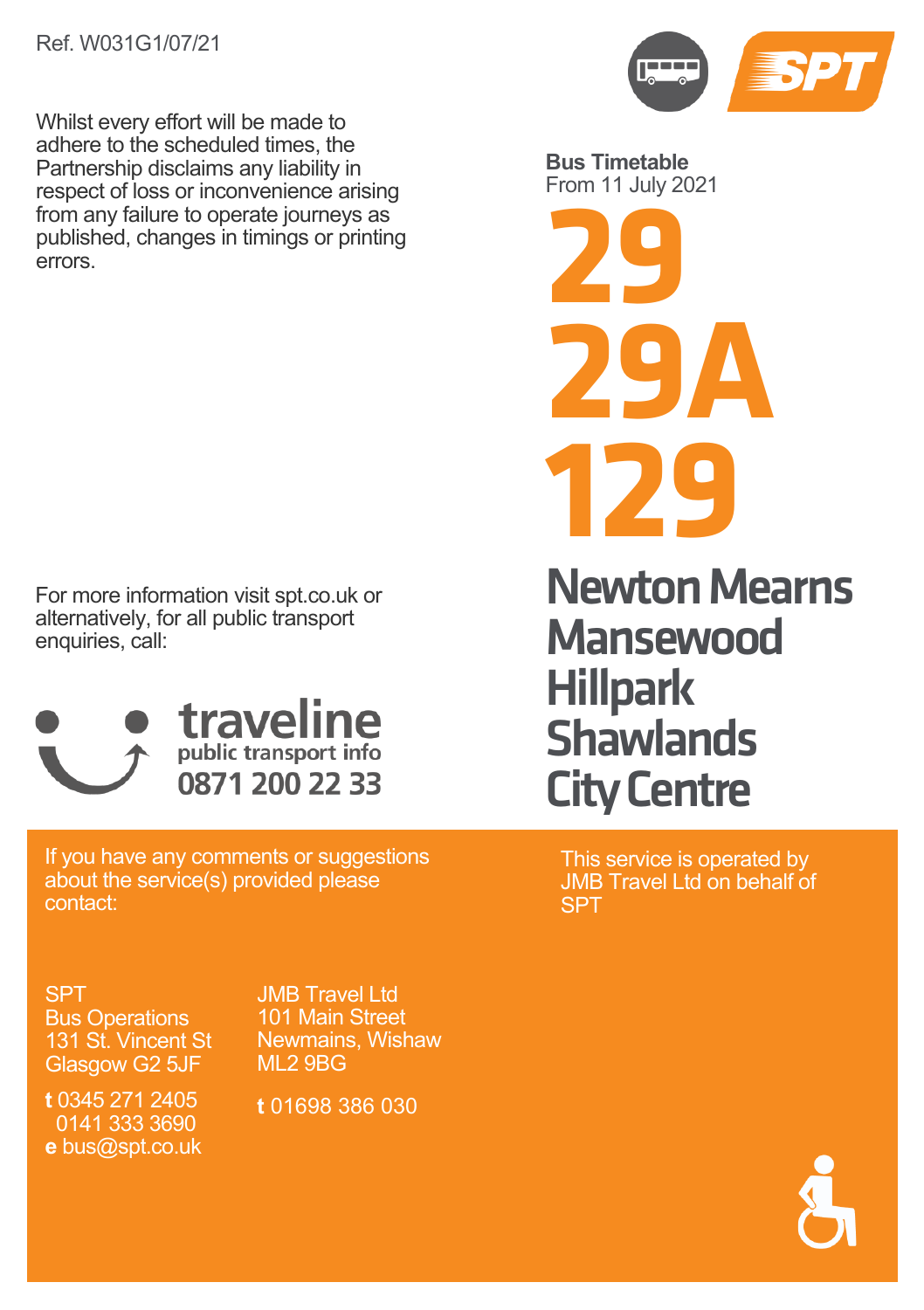

**Service 29**: from **Newton Mearns**, via Fairweather Place, Netherplace Road, Barrhead Road, Ayr Road, Crookfur Road, Slip Road, Capelrig Road, Stewarton Road, Spiersbridge Road, Main Street, Thornliebank, Orchard Park Avenue, Orchard Drive, Fenwick Road, Burnfield Road, Mansewood Road, Alder Road, Tinto Road, Pentland Road, Hillpark Drive, Glenspean Street, Alloway Road, Kilmarnock Road, Moss-side Road, to **Shawlands**, Durward Avenue.

**Service 29**: from **Shawland**s via Durward Avenue, Dinmont Road, Moss-side Road, Kilmarnock Road, Alloway Road, Glenspean Street, Hillpark Drive, Pentland Road, Tinto Road, Alder Road, Mansewood Road, Burnfield Road, Fenwick Road, Orchard Drive, Orchard Park Avenue, Main Street Thornliebank, Spiersbridge Road, Stewarton Road, Capelrig Road, Barrhead Road, Netherplace Road, St Vigeans Avenue to Fairweather Place, **Newton Mearn**s.

**Service 29**: to **Thornliebank via Hillpark** from Shawlands via Durward Avenue, Dinmont Road, Moss-Side Road, Kilmarnock Road, Alloway Road, Glenspean Street, Hillpark Drive, Pentland Road, Tinto Road, Alder Road, Mansewood Road, Burnfield Road, Fenwick Road, Orchard Drive, Orchard Park Avenue, to Main Street, **Thornliebank**.

**Service 29A**: to **Hillpark** from **Shawlands** via Durward Avenue, Dinmont Road, Moss-side Road, Kilmarnock Road, Tinto Road, Pentland Road, to Hillpark Drive, **Hillpark**.

**Service 29A**: to **Shawlands** from **Hillpark**, via Hillpark Drive Glenspean Street, Alloway Road, Kilmarnock Road, Moss-side Road, to Durward Avenue, **Shawlands**.

**Service 129**: to **Glasgow City Centre** from Mansewood via Mansewood Road, Alder Road, Tinto Road, Pentland Road, Hillpark Drive, Glenspean Street, Alloway Road, Kilmarnock Road, then Pollokshaws Road, Eglinton Street, Nelson Street, Commerce Street, King George V Bridge, Oswald Street, Hope Street to West Regent Street, **Glasgow**.

**Service 129**: to **Mansewood** from **Glasgow**, West Regent Street via Renfield Street, Union Street, Jamaica Street, Glasgow Bridge, Bridge Street, Eglinton Street, Pollokshaws Road, Kilmarnock Road, Fenwick Road, Burnfield Road, to Mansewood Road, **Mansewood**.

**Service 129**: to **Mansewood** via **Hillpark** from Shawlands, via Dinmont Road, Moss-Side Road, Kilmarnock Road, Alloway Road, Glenspean Street, Hillpark Drive, Pentland Road, Tinto Road, Fenwick Road, Burnfield Road to Mansewood Road, **Mansewood**.

**Service 129** : to **Mansewood (not serving Hillpark)** from Shawlands, Durward Avenue, via Dunward Avenue, Dinmont Road, Moss-Side Road, Kilmarnock Road, Fenwick Road, Burnfield Road, to Mansewood Road, **Mansewoo**d.

**Service 129**: to **Shawlands** from **Mansewood**, via Mansewood Road, Alder Road, Tinto Road, Pentland Road, Hillpark Drive, Glenspean Street, Alloway Road, Kilmarnock Road, Moss-side Road, to Durward Avenue, **Shawlands**.

This service will not operate on 25 December and 1 January. On other bank, public or local holidays the service will be operated as specified subject to traffic requirements when the service may be either amended or withdrawn by agreement with Strathclyde Partnership for Transport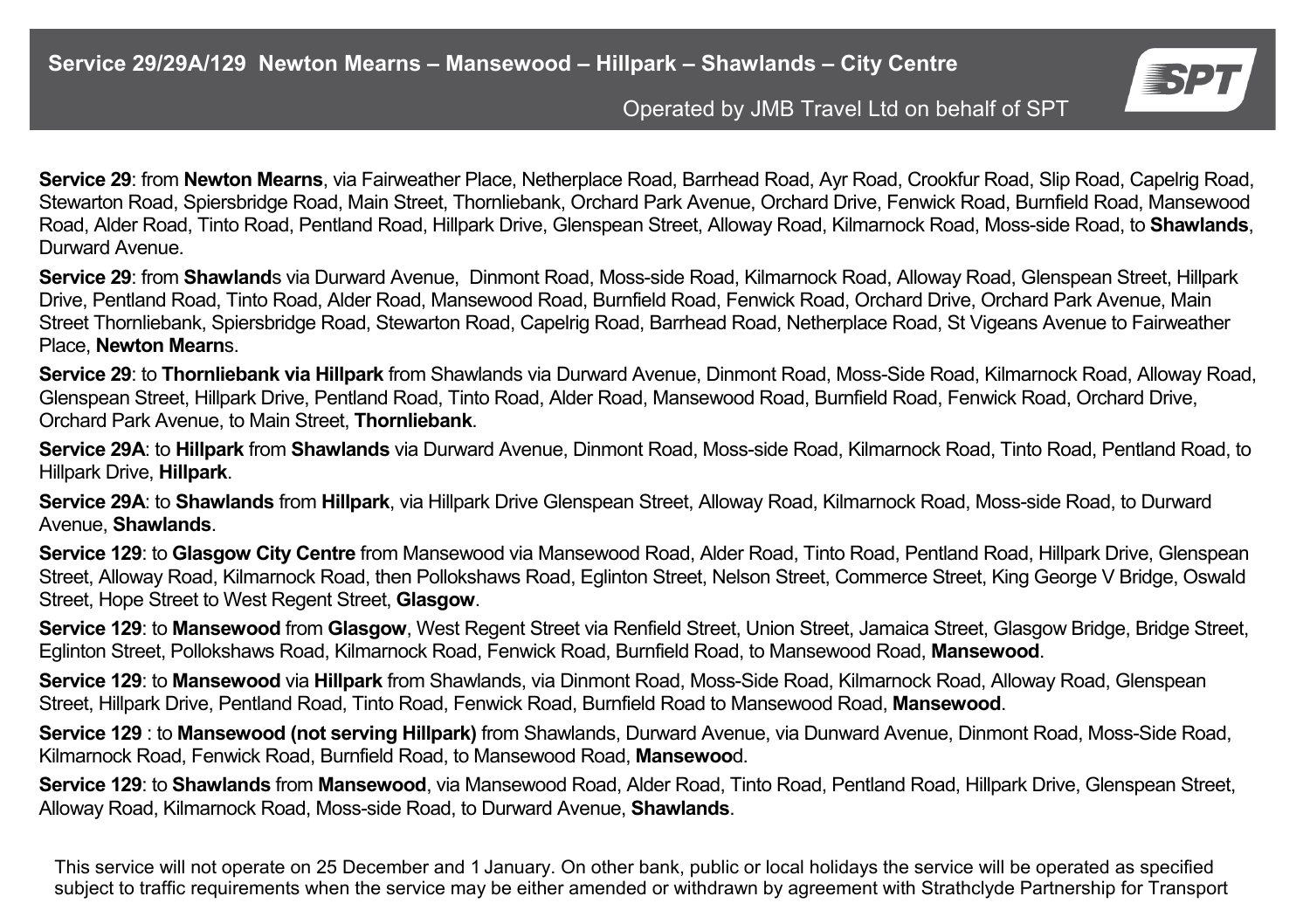

# **Monday to Friday**

| Codes                             |      |                     |                |      | Sch NSch  |          |      |      |      |      |      |          |      |      |      |      | Sch  | NSch      |
|-----------------------------------|------|---------------------|----------------|------|-----------|----------|------|------|------|------|------|----------|------|------|------|------|------|-----------|
| Service                           | 129  | 129                 | 129            | 29   | 29        | 29 A     | 29   | 29 A | 29   | 29A  | 29   | 29 A     | 29   | 29 A | 29   | 29 A | 29   | 29        |
| Newton Mearns, Fairweather Place  |      |                     | $\cdots$       |      | 0850      |          | 0950 |      | 1050 |      | 1150 |          | 1250 |      | 1350 |      |      | 1450      |
| Newton Mearns, Netherplace Road   |      |                     | $\cdots$       | 0850 | $\cdots$  | $\cdots$ |      |      |      |      | .    | .        |      |      |      |      | 1450 |           |
| Newton Mearns, Cross              |      |                     |                |      | 0852 0853 |          | 0953 |      | 1053 |      | 1153 |          | 1253 |      | 1353 |      |      | 1452 1453 |
| <b>Patterton Station</b>          |      |                     |                |      | 0859 0900 |          | 1000 |      | 1100 |      | 1200 |          | 1300 |      | 1400 |      |      | 1459 1500 |
| Thornliebank, Main Street         |      |                     |                |      | 0904 0905 |          | 1005 |      | 1105 |      | 1205 |          | 1305 |      | 1405 |      | 1504 | 1505      |
| <b>Giffnock Station</b>           |      |                     |                |      | 0909 0910 |          | 1010 |      | 1110 |      | 1210 | $\cdots$ | 1310 |      | 1410 |      |      | 1509 1510 |
| Mansewood, Mansewood Road         | 0715 | 0800                | 0840 0914 0915 |      |           |          | 1015 |      | 1115 |      | 1215 |          | 1315 |      | 1415 |      |      | 1514 1515 |
| Hillpark, Hillpark Drive          | 0721 | 0806 0846 0920      |                |      | 0921      | 0950     | 1021 | 1050 | 1121 | 1150 | 1221 | 1250     | 1321 | 1350 | 1421 | 1451 | 1520 | -1521     |
| Kilmarnock Road at Auldhouse Road | 0727 | 0812                | 0852           | 0926 | 0927      | 0956     | 1027 | 1056 | 1127 | 1156 | 1227 | 1256.    | 1327 | 1356 | 1427 | 1457 | 1526 | 1527      |
| <b>Shawlands Cross</b>            |      | 0730 0815 0855 0929 |                |      | 0930      | 0959     | 1030 | 1059 | 1130 | 1159 | 1230 | 1259     | 1330 | 1359 | 1430 | 1500 | 1529 | 1530      |
| <b>Shawlands, Durward Avenue</b>  |      | 0732 0817           | 0857           | 0931 | 0932      | 1001     | 1032 | 1101 | 1132 | 1201 | 1232 | 1301     | 1332 | 1401 | 1432 | 1502 | 1531 | 1532      |

| ×<br>۰,<br>×<br>۰. | ٠ |
|--------------------|---|
|--------------------|---|

| - - - - -                               |      |      |           |                               |      |                     |                |     |  |
|-----------------------------------------|------|------|-----------|-------------------------------|------|---------------------|----------------|-----|--|
| Service                                 | 29A  | 29   | 129       | 129                           | 129  | 129                 | 129            | 129 |  |
| <b>Newton Mearns, Fairweather Place</b> |      | 1550 |           |                               |      |                     |                |     |  |
| Newton Mearns, Netherplace Road         |      |      |           |                               |      |                     |                |     |  |
| Newton Mearns, Cross                    |      | 1553 |           |                               |      |                     |                |     |  |
| <b>Patterton Station</b>                |      | 1600 |           | .                             | .    | .                   | .              | .   |  |
| Thornliebank, Main Street               |      | 1605 |           |                               |      |                     |                |     |  |
| <b>Giffnock Station</b>                 |      | 1610 |           |                               |      |                     |                |     |  |
| Mansewood, Mansewood Road               |      |      | 1615 1720 | 1810                          | 1910 | 2010                | 2110 2210      |     |  |
| Hillpark, Hillpark Drive                | 1550 | 1621 |           | 1726 1816 1916 2016 2116 2216 |      |                     |                |     |  |
| Kilmarnock Road at Auldhouse Road       | 1556 | 1627 | 1732      | 1822 1922 2022 2122 2222      |      |                     |                |     |  |
| <b>Shawlands Cross</b>                  | 1559 | 1630 |           | 1735 1825 1925 2025 2125 2225 |      |                     |                |     |  |
| <b>Shawlands, Durward Avenue</b>        | 1601 | 1632 | 1737      | 1827                          |      |                     |                |     |  |
| <b>Hope Street</b>                      |      |      |           |                               | 1937 |                     | 2037 2137 2237 |     |  |
| <b>West Regent Street</b>               |      |      |           |                               |      | 1939 2039 2139 2239 |                |     |  |

| Codes |                                     |
|-------|-------------------------------------|
| Sch   | Operates school days only, these    |
|       | journeys will commence/terminate at |
|       | Netherplace Road, Newton Mearns     |
| NSch  | Does not operate school days        |
|       |                                     |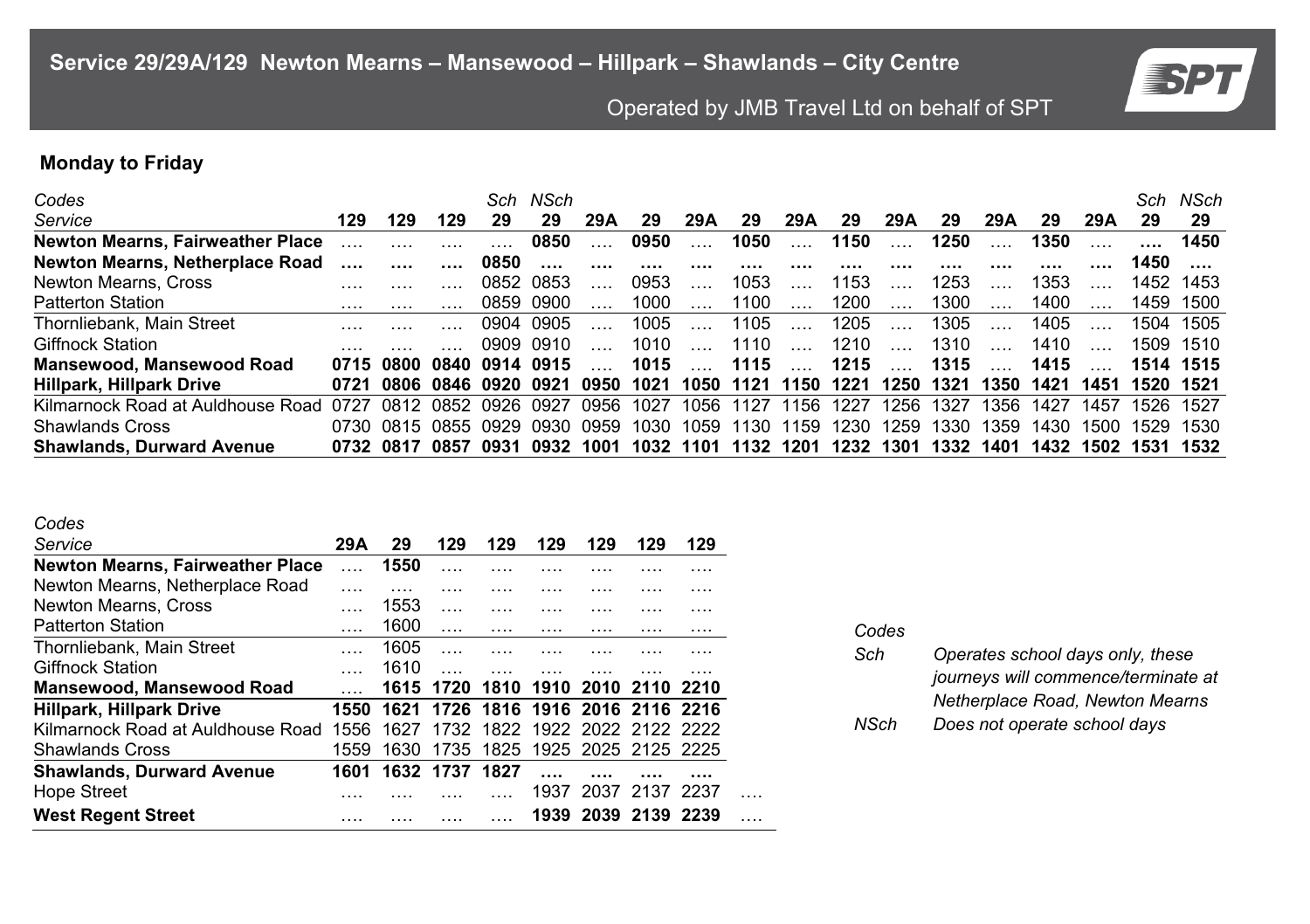

# **Saturday**

| Service                          | 29   | 29A       | 29   | 29 A | 29        | 29A    | 29                       | 29A                                     | 29     | 29A             | 29                  | 29 A                     | 29   | 29 A      | 29   |
|----------------------------------|------|-----------|------|------|-----------|--------|--------------------------|-----------------------------------------|--------|-----------------|---------------------|--------------------------|------|-----------|------|
| Newton Mearns, Fairweather PI    | 0850 |           | 0950 |      | 1050      |        | 1150                     |                                         | 1250   |                 | 1350                |                          | 1450 |           | 1550 |
| Newton Mearns, Cross             | 0852 |           | 0952 |      | 1052      |        | 1152                     | $\sim$ 1000 $\sim$                      | $1252$ |                 | 1352                |                          | 1452 |           | 1552 |
| <b>Patterton Station</b>         | 0859 |           | 0959 |      | 1059      | $\sim$ | 1159                     |                                         | 1259   |                 | 1359                |                          | 1459 |           | 1559 |
| Thornliebank, Main Street        | 0904 |           | 1004 |      | 1104      |        | 1204                     | $\sim$                                  | 1304   |                 | 1404                |                          | 1504 |           | 1604 |
| <b>Giffnock Station</b>          | 0909 |           | 1009 |      | 1109      | $\sim$ | 1209                     | $\sim$                                  | 1309   | <b>Contract</b> | 1409                | <b>Contract</b>          | 1509 |           | 1609 |
| Mansewood, Mansewood Road        | 0914 |           | 1014 |      | 1114      |        | 1214                     | $\mathcal{L} = \mathcal{L} \mathcal{L}$ | 1314   |                 | 1414                | <b>Contract Contract</b> | 1514 |           | 1614 |
| Hillpark, Hillpark Drive         |      | 0920 0950 |      |      |           |        | 1020 1050 1120 1150 1220 |                                         |        |                 | 1250 1320 1350 1420 | 1450                     |      | 1520 1550 | 1620 |
| Kilmarnock Road at Auldhouse Rd  |      | 0926 0956 | 1026 |      | 1056 1126 | 1156   | 1226                     | 1256                                    |        | 1326 1356       | 1426                | 1456                     | 1526 | 1556 1626 |      |
| Shawlands Cross                  | 0929 | 0959      | 1029 | 1059 | 1129      | 1159   | 1229                     | 1259                                    | 1329   | 1359            | 1429                | 1459                     | 1529 | 1559      | 1629 |
| <b>Shawlands, Durward Avenue</b> | 0931 | 1001      | 1031 | 1101 | 1131      | 1201   | 1231                     | 1301                                    | 1331   | 1401            | 1431                | 1501                     | 1531 | 1601      | 1631 |

## **Saturday Sunday**

| Service                                                         | 129. | 129       | 129      | 129                 | 129   | - 129                         | 129. | 129 | 129 | - 129                                 |      | 129 129   |          |
|-----------------------------------------------------------------|------|-----------|----------|---------------------|-------|-------------------------------|------|-----|-----|---------------------------------------|------|-----------|----------|
| Mansewood, Mansewood Road                                       |      |           |          |                     |       | 1720 1810 1910 2010 2110 2210 |      |     |     | 0830 0910 1010 1110                   |      | 2010 2110 |          |
| Hillpark, Hillpark Drive                                        |      |           |          |                     |       | 1726 1816 1916 2016 2116 2216 |      |     |     | 0836 0916 1016 1116                   |      | 2016 2116 |          |
| Kilmarnock Road at Auldhouse Road 1732 1822 1922 2022 2122 2222 |      |           |          |                     |       |                               |      |     |     | 0842 0922 1022 1122 Then 2022 2122    |      |           |          |
| <b>Shawlands Cross</b>                                          |      |           |          |                     |       | 1735 1825 1925 2025 2125 2225 |      |     |     | 0845 0925 1025 1125 every 2025 2125   |      |           |          |
| <b>Shawlands, Durward Avenue</b>                                |      | 1737 1827 | $\cdots$ | $\cdots$            | 1.1.1 | $\cdots$                      | 0847 |     |     | $\cdots$                              | hour | $\cdots$  | $\cdots$ |
| Hope Street                                                     |      |           |          | 1937 2037 2137 2237 |       |                               |      |     |     | 0937 1037 1137 <i>until</i> 2037 2137 |      |           |          |
| <b>West Regent Street</b>                                       |      |           |          |                     |       | 1939 2039 2139 2239           |      |     |     | 0939 1039 1139                        |      | 2038 2139 |          |

|           | 129 129 129 129     |                |                                     |           | 129 129 |
|-----------|---------------------|----------------|-------------------------------------|-----------|---------|
|           | 0830 0910 1010 1110 |                | 2010 2110                           |           |         |
|           | 0836 0916 1016 1116 |                | 2016 2116                           |           |         |
|           |                     |                | 0842 0922 1022 1122 Then 2022 2122  |           |         |
|           |                     |                | 0845 0925 1025 1125 every 2025 2125 |           |         |
|           |                     |                | 0847 , , , hour ,                   |           |         |
| aaan in   |                     |                | 0937 1037 1137 until 2037 2137      |           |         |
| $\cdot$ . |                     | 0939 1039 1139 |                                     | 2038 2139 |         |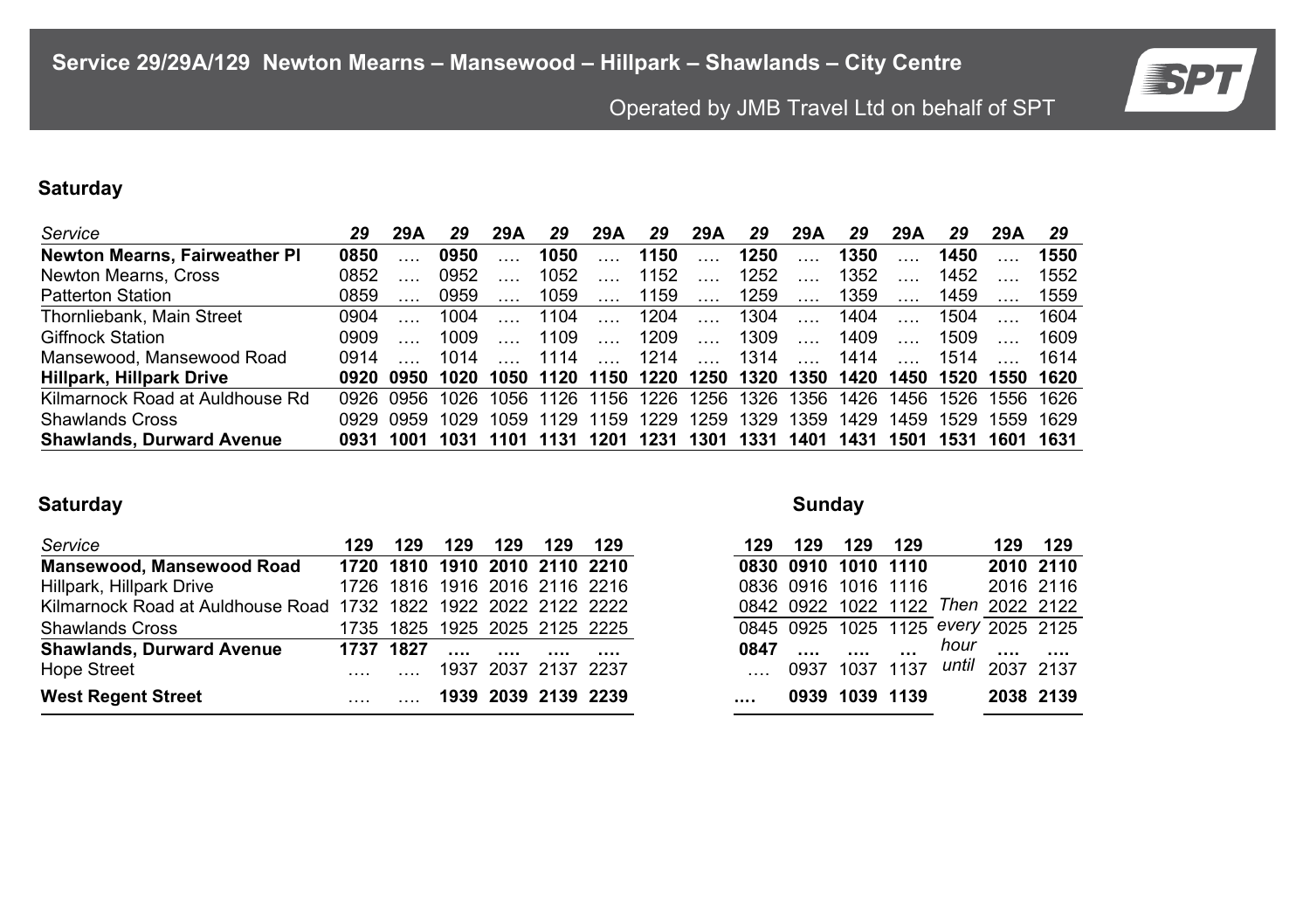

**Operates school** *days only, these journeys will commence/terminate at Netherplace Road, Newton Mearns Does not operate school days* 

# Operated by JMB Travel Ltd on behalf of SPT

#### **Monday to Friday**

| Codes                                 |      |      |      |   |      |          |      |           |          |          |          |      |      | Sch  |
|---------------------------------------|------|------|------|---|------|----------|------|-----------|----------|----------|----------|------|------|------|
| Service                               | 129  | 129  | 29   |   | 29A  | 29       | 29A  | 29        | 29A      | 29       | 29A      | 29   | 29A  | 29   |
| <b>Shawlands, Durward Avenue</b>      | 0740 | 0825 | 0900 |   | 0935 | 1005     | 1035 | 1105      | 1135     | 1205     | 1235     | 1305 | 1335 | 1405 |
| <b>Shawlands Cross</b>                | 0742 | 0827 | 0927 |   | 0937 | 1007     | 1037 | 1107 1137 |          | 1207     | 1237     | 1307 | 1337 | 1407 |
| Kilmarnock Road at Auldhouse Road     | 0745 | 0830 | 0905 |   | 0940 | 1010     | 1040 | 1110      | 1140     | 1210     | 1240     | 1310 | 1340 | 1410 |
| Hillpark, Hillpark Drive              |      | .    |      |   | 0946 |          | 1046 | $\cdots$  | 1146     | $\cdots$ | 1246     |      | 1346 |      |
| Hillpark, Hillpark Drive              |      |      | 0911 |   |      | 1016     |      | 1116      |          | 1216     |          | 1316 |      | 1416 |
| Mansewood, Mansewood Road             |      |      | 0917 |   |      | 1022     |      | 1122      |          | 1222     |          | 1322 |      | 1422 |
| <b>Mansewood, Mansewood Road</b>      | 0752 | 0837 |      |   | .    | $\cdots$ | .    | .         |          |          | .        |      | .    | .    |
| <b>Giffnock Station</b>               |      |      | 0922 |   |      | 1027     |      | 1127      |          | 1227     |          | 1327 |      | 1427 |
| Thornliebank, Main Street             | .    |      | 0929 |   |      | 1034     |      | 1134      | $\cdots$ | 1234     | $\cdots$ | 1334 |      | 1434 |
| <b>Patterton Station</b>              |      |      | 0934 |   |      | 1039     |      | 1139      |          | 1239     |          | 1339 |      | 1439 |
| N Mearns Shopping Centre, Capelrig Rd |      |      | 0939 |   |      | 1044     |      | 1144      |          | 1244     |          | 1344 |      | 1444 |
| Newton Mearns, Netherplace Road       |      | .    |      | . | .    |          |      |           |          |          |          |      |      | 1446 |
| Newton Mearns, Fairweather Place      |      |      | 0942 |   |      | 1047     |      | 1147      |          | 1247     |          | 1347 |      |      |

| Codes                                 | <b>NSch</b> |       |      |   |      |          |      |      |      |      |           |                     |      | Codes       |
|---------------------------------------|-------------|-------|------|---|------|----------|------|------|------|------|-----------|---------------------|------|-------------|
| Service                               | 29          | 29A   | 29   |   | 29 A | 129      | 29   | 129  | 129  | 129  | 129       | 129                 | 129. | Sch         |
| <b>West Regent Street</b>             |             |       |      | . |      |          |      |      | .    |      |           | 1942 2042 2142 2242 |      |             |
| Jamaica Street                        |             |       |      | . |      |          |      |      |      |      |           | 1945 2045 2145 2245 |      |             |
| <b>Shawlands Durward Avenue</b>       | 1405        | 1435  | 1505 |   | 1535 | 1605     | 1635 | 1740 | 1840 |      |           |                     |      |             |
| <b>Shawlands Cross</b>                | 1407        | 1437  | 1507 |   | 1537 | 1607     | 1637 | 1742 | 1842 | 1957 | 2057      | 2157 2257           |      |             |
| Kilmarnock Road at Auldhouse Road     | 1410        | 1440. | 1510 |   | 1540 | 1610     | 1640 | 1745 | 1845 |      | 2000 2100 | 2200                | 2300 |             |
| <b>Hillpark, Hillpark Drive</b>       |             | 1446  |      |   | 1546 |          |      |      |      |      |           |                     |      |             |
| Hillpark, Hillpark Drive              | 1416        |       | 1516 |   |      | 1616     | 1646 | 1751 | 1851 |      |           |                     | .    | <b>NSch</b> |
| Mansewood, Mansewood Road             | 1422        |       | 1522 |   |      |          | 1652 |      |      |      |           |                     |      |             |
| Mansewood, Mansewood Road             |             |       |      |   |      | 1624     |      | 1759 | 1859 | 2007 | 2107      | 2207                | 2307 |             |
| <b>Giffnock Station</b>               | 1427        |       | 1527 |   |      | $\cdots$ | 1657 |      | .    | .    |           |                     | .    |             |
| <b>Thornliebank, Main Street</b>      | 1434        |       | 1534 |   | .    |          | 1704 |      | .    | .    | .         |                     |      |             |
| <b>Patterton Station</b>              | 1439        |       | 1539 |   |      |          |      |      |      |      |           |                     |      |             |
| N Mearns Shopping Centre, Capelrig Rd | 1444        |       | 1544 |   |      |          |      | .    | .    | .    |           |                     |      |             |
| Newton Mearns, Fairweather Place      | 1447        |       | 1547 |   | .    |          | .    |      | .    | .    | .         |                     | .    |             |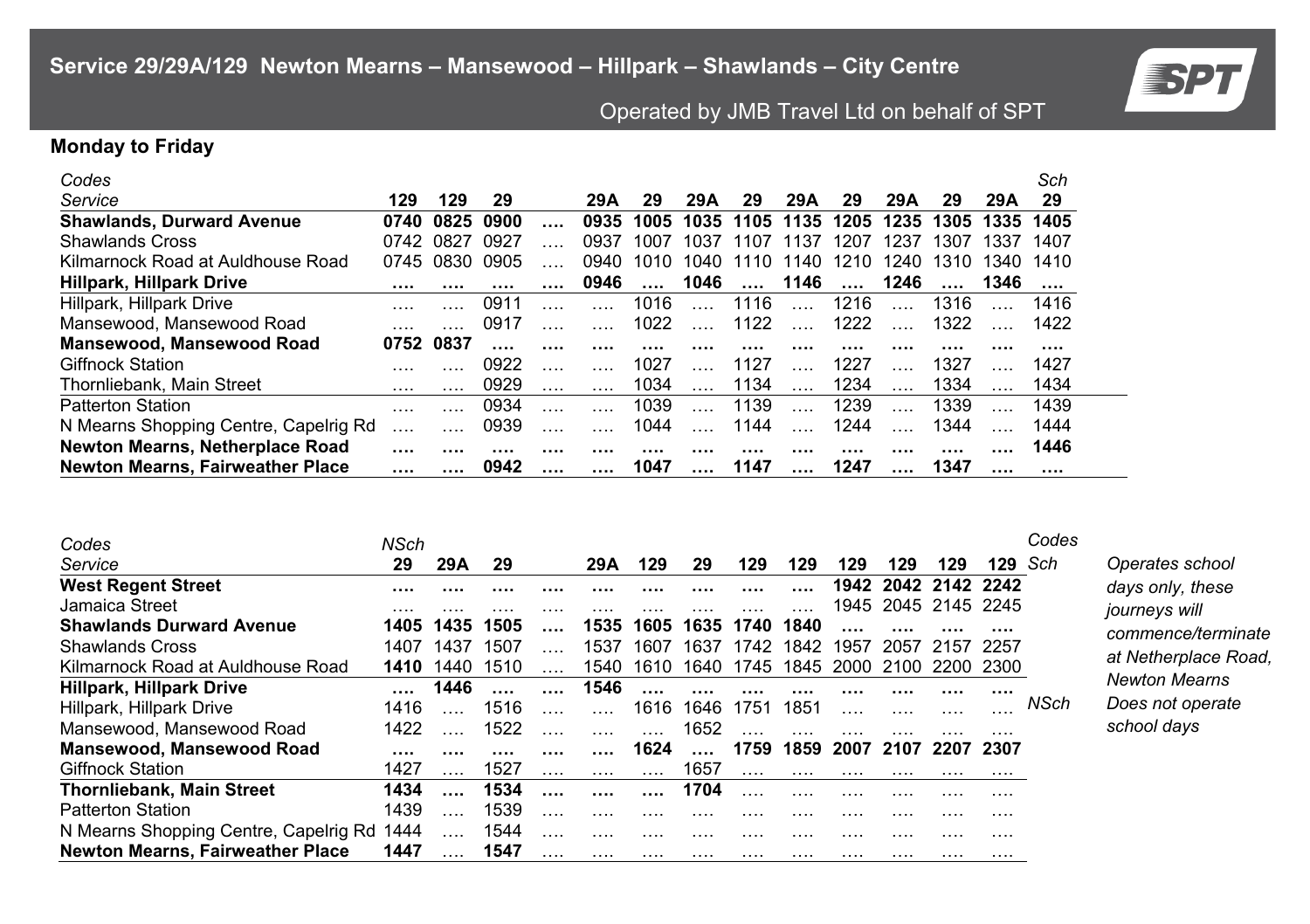

### **Saturday**

| Service                               |      | 29A             | 29               | 29 A | 29                  | 29A                     | 29   | 29A               | 29   | 29A                                          | 29   | 29 A     | 29   | 29A                 | 129       | 129       |
|---------------------------------------|------|-----------------|------------------|------|---------------------|-------------------------|------|-------------------|------|----------------------------------------------|------|----------|------|---------------------|-----------|-----------|
| <b>Shawlands, Durward Avenue</b>      |      |                 | 0905 0935 1005   |      |                     |                         |      |                   |      | 1035 1105 1135 1205 1235 1305 1335 1405 1435 |      |          |      | 1505 1535 1605 1648 |           |           |
| <b>Shawlands Cross</b>                | 0907 | 0937            | 1007             | 1037 | 1107                | 1137                    | 1207 | 1237              | 1307 | 1337                                         | 1407 | 1437     | 1507 | 1537                | 1607      | 1650      |
| Kilmarnock Road at Auldhouse Road     | 0910 |                 | 0940 1010        |      | 1040 1110 1140 1210 |                         |      |                   |      | 1240 1310 1340                               | 1410 | 1440     |      | 1510 1540           | 1610 1653 |           |
| Hillpark, Hillpark Drive              |      | 0946            |                  |      |                     |                         |      |                   |      | 1046  1146  1246  1346                       |      | 1446     |      | 1546                |           |           |
| Hillpark, Hillpark Drive              | 0916 |                 | 1016             |      | 1116                |                         | 1216 | <b>Security</b>   | 1316 |                                              | 1416 | $\sim$   | 1516 |                     |           | 1616 1659 |
| Mansewood, Mansewood Road             | 0922 |                 | 1022             |      | 1122                |                         | 1222 | <b>Collection</b> | 1322 | $\sim$                                       | 1422 |          | 1522 |                     | 1624 1707 |           |
| <b>Giffnock Station</b>               | 0927 |                 | 1027             |      | 1127                |                         | 1227 | <b>Color</b>      | 1327 | $\cdots$                                     | 1427 |          | 1527 |                     |           |           |
| Thornliebank, Main Street             | 0934 |                 | 1034             |      | 1134                | $\sim 100$ km s $^{-1}$ | 1234 | $\ldots$          | 1334 |                                              | 1434 |          | 1534 |                     |           |           |
| <b>Patterton Station</b>              | 0939 |                 | 1039             |      | 1139                | <b>County</b>           | 1239 | $\ldots$          | 1339 | $\cdots$                                     | 1439 | $\ldots$ | 1539 |                     |           |           |
| N Mearns Shopping Centre              | 0944 |                 | 1044             |      | 1144                | $\sim$                  | 1244 | $\ldots$          | 1344 |                                              | 1444 |          | 1544 |                     |           |           |
| Newton Mearns, Fairweather Place 0947 |      | <b>Contract</b> | 1047  1147  1247 |      |                     |                         |      | $\mathbf{1}$      | 1347 |                                              | 1447 |          | 1547 |                     |           |           |

#### **Saturday Sunday**

| Service                                                         | 129  | 129       | 129  | 129                 | 129            | 129                 | 129  | 129  | 129      | 129            |               | 129      | 129       |
|-----------------------------------------------------------------|------|-----------|------|---------------------|----------------|---------------------|------|------|----------|----------------|---------------|----------|-----------|
| <b>West Regent Street</b>                                       |      |           |      |                     |                | 1942 2042 2142 2242 |      |      |          | 0942 1042 1142 |               |          | 2042 2142 |
| Jamaica Street                                                  |      |           |      |                     |                | 1945 2045 2145 2245 |      |      |          | 0945 1045 1145 | $T$ hen       |          | 2045 2145 |
| <b>Shawlands, Durward Avenue</b>                                |      | 1740 1840 |      | $\cdots$            |                |                     | 0855 |      | $\cdots$ |                |               |          |           |
| <b>Shawlands Cross</b>                                          |      | 1742 1842 | 1957 |                     | 2057 2157 2257 |                     | 0857 | 0957 | 1057     | 1157           | every<br>hour |          | 2157      |
| Kilmarnock Road at Auldhouse Road 1745 1845 2000 2100 2200 2300 |      |           |      |                     |                |                     | 0900 | 1000 | 1100     | 1200           | until         |          | 2100 2200 |
| Hillpark, Hillpark Drive                                        | 1751 | 1851      |      |                     |                |                     | .    | .    |          | .              |               | $\cdots$ | .         |
| Mansewood. Mansewood Road                                       |      | 1757 1857 |      | 2007 2107 2207 2307 |                |                     | 0907 | 100, |          | 1207           |               |          | 2107 2207 |



The 24 hour clock is used <sup>15</sup>throughout this guide to avoid confusion between am and pm times.

For example: 9.00am is shown as 0900 2.15pm is shown as 1415 10.25pm is shown as 2225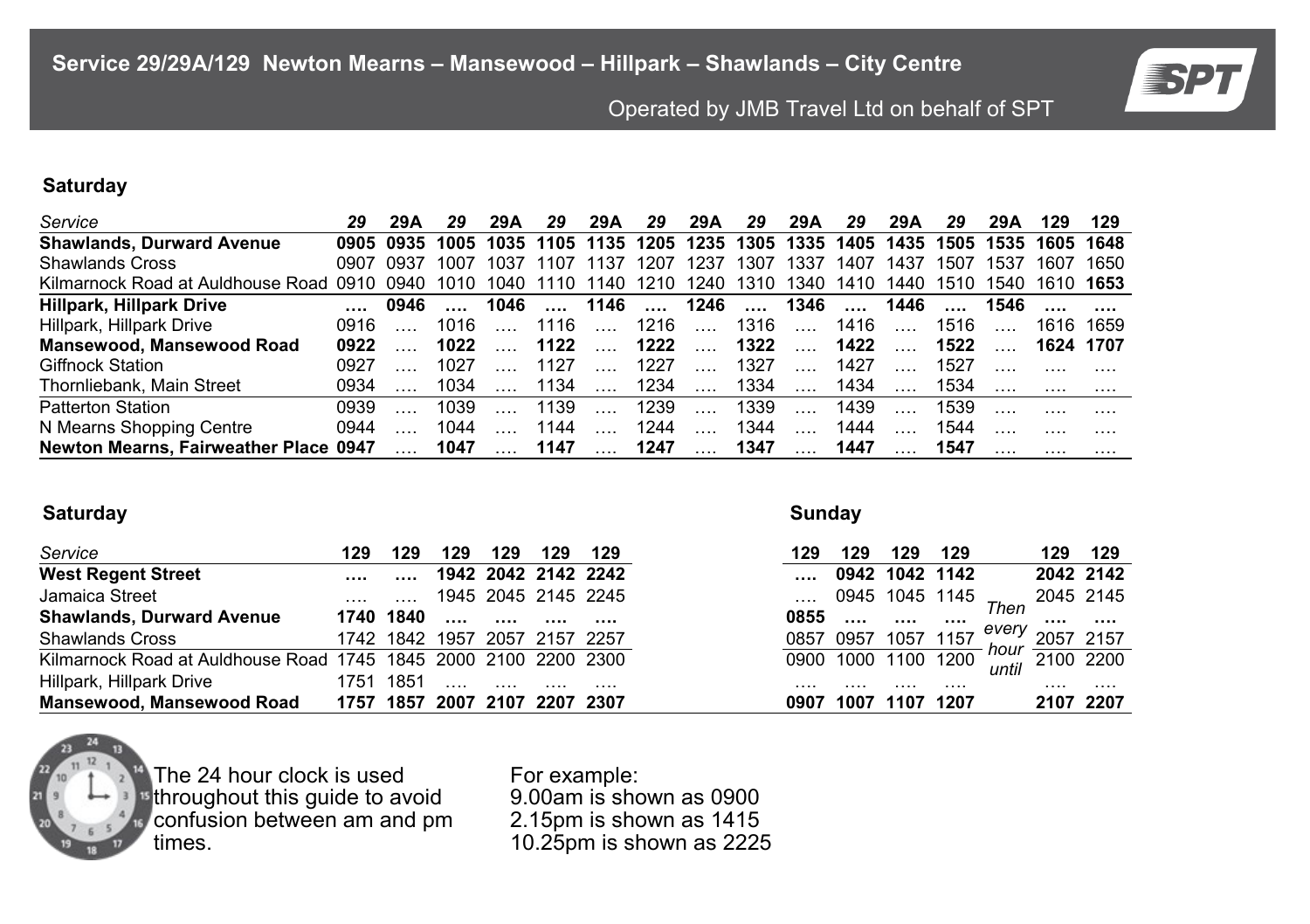

# *FARES TO FOLLOW*